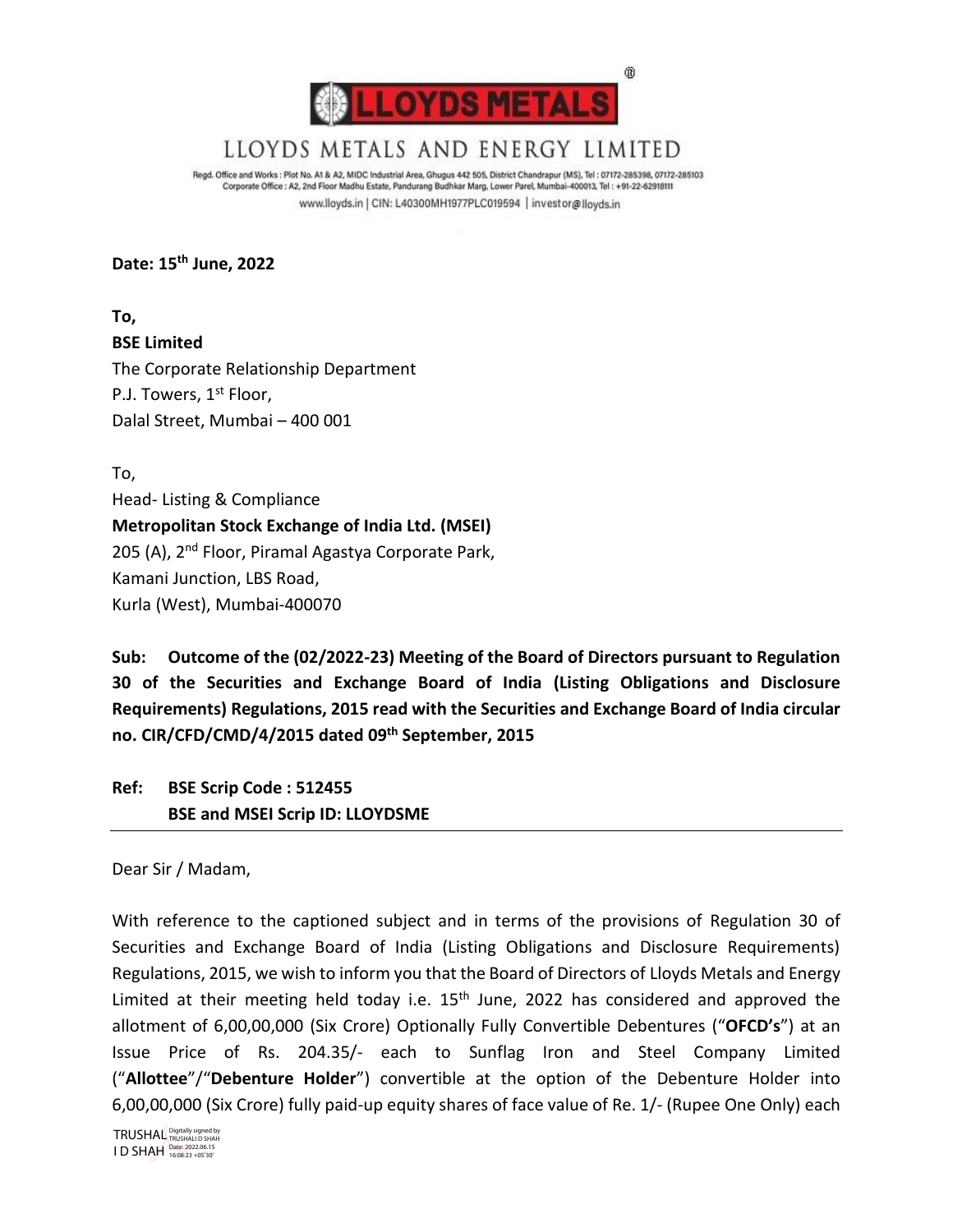

Regd. Office and Works : Plot No. A1 & A2, MIDC Industrial Area, Ghugus 442 505, District Chandrapur (MS), Tel : 07172-285398, 07172-285103 Corporate Office : A2, 2nd Floor Madhu Estate, Pandurang Budhkar Marg, Lower Parel, Mumbai-400013, Tel : +91-22-62918111 www.lloyds.in | CIN: L40300MH1977PLC019594 | investor@lloyds.in

LLOYDS METALS AND ENERGY LIMITED

of the Company not before 9 months but not later than 18 months from the date of allotment of OFCD's i.e., each such OFCD shall be converted at the option of the Debenture Holder not before 9 months but not later than 18 months from the date of allotment of OFCD's into one fully paidup equity share of Re. 1/- (Rupee One Only) each of the Company at a price of Rs. 204.35/- (including premium of Rs. 203.35/- each) each or shall be redeemed compulsorily on the date of expiry of 18 months from the date of allotment in accordance with the provisions of applicable laws **("Preferential Allotment")**.

The Shareholders of the Company have already approved the Preferential Allotment by way of a special resolution via postal ballot, the notice of which was circulated on 04<sup>th</sup> May, 2022 and the results of which were declared by the Chairman on 07<sup>th</sup> June, 2022. The resolutions were passed on 04th June, 2022 i.e., the date on which the e-voting closed for the issue of aforesaid OFCDs. The Company has also received In-principle approval from BSE Limited vide letter no. LOD/PREF/KK/FIP/2238/2022-23 dated 19th May, 2022 and from Metropolitan Stock Exchange of India Limited (MSEI) vide letter no. MSE/LIST/2022/643 dated 19<sup>th</sup> May, 2022 for the aforesaid Preferential Allotment.

**Below are the details as required as per Regulation 30 of Securities and Exchange Board of India (Listing Obligations and Disclosure Requirements) Regulations, 2015 read with the Securities and Exchange Board of India circular no. CIR/CFD/CMD/4/2015 dated 09th September, 2015:**

| Sr. | <b>Name of the Allottee</b>                      | Category     | <b>Type of Securities</b>                             | <b>No. of Securities</b> |
|-----|--------------------------------------------------|--------------|-------------------------------------------------------|--------------------------|
| No. |                                                  |              | allotted                                              | allotted                 |
| 1.  | Sunflag Iron and Steel<br><b>Company Limited</b> | Non-Promoter | Optionally fully<br>convertible debentures<br>(OFCDs) | 6,00,00,000              |

# **1. Names of the Investor and other details:**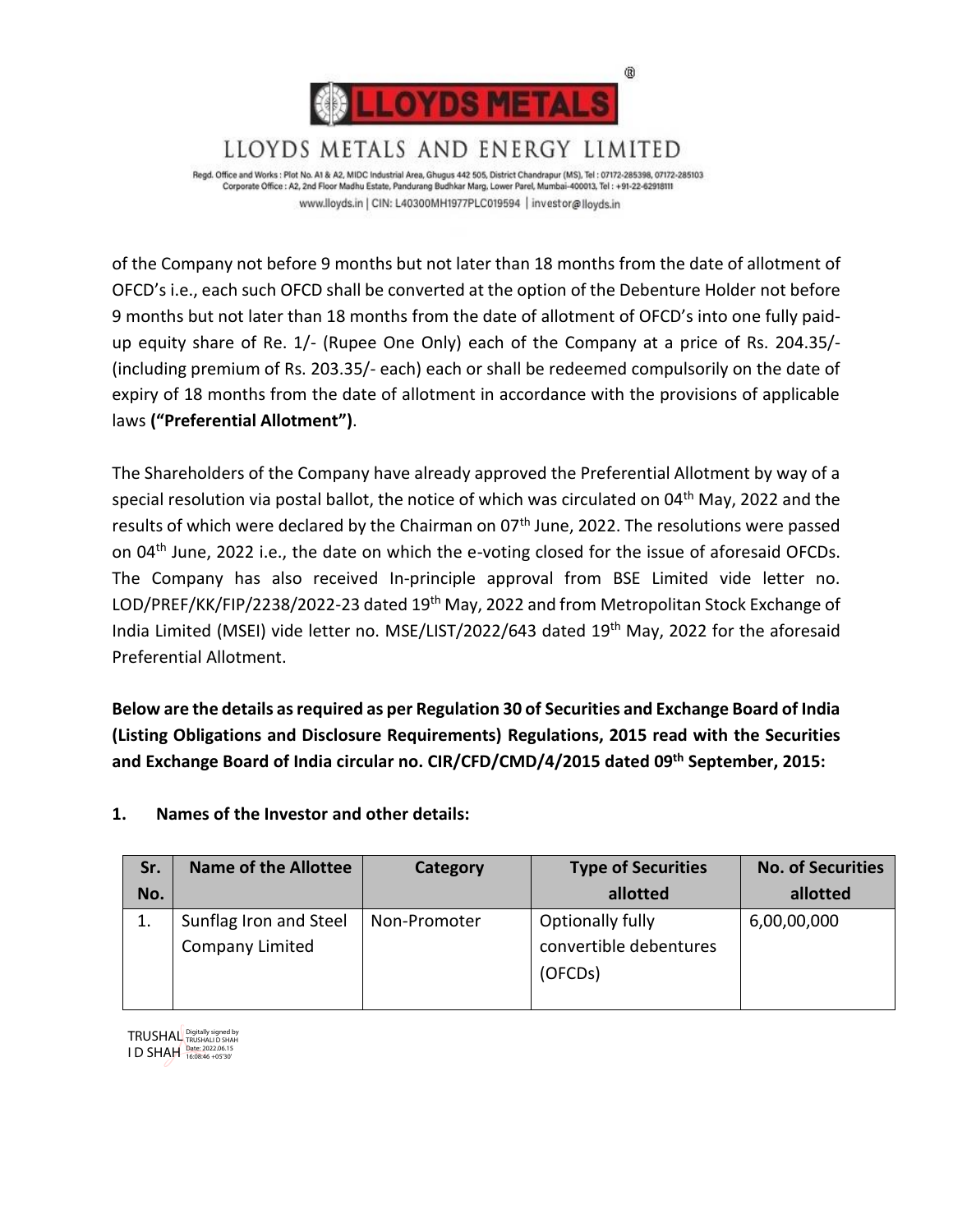

LLOYDS METALS AND ENERGY LIMITED

Regd. Office and Works : Plot No. A1 & A2, MIDC Industrial Area, Ghugus 442 505, District Chandrapur (MS), Tel : 07172-285398, 07172-285103 Corporate Office : A2, 2nd Floor Madhu Estate, Pandurang Budhkar Marg, Lower Parel, Mumbai-400013, Tel : +91-22-62918111 www.lloyds.in | CIN: L40300MH1977PLC019594 | investor@lloyds.in

## **2. Post Allotment of Securities:**

## • **Outcome of Subscription:**

6,00,00,000 OFCD's at an Issue Price Rs. 204.35/- each are allotted on preferential basis to Sunflag Iron and Steel Company Limited to the settlement entire liability of the Company pursuant to the arbitration award dated  $22<sup>nd</sup>$  April, 2022 and an additional/ supplementary arbitration award dated 28<sup>th</sup> April, 2022.

## • **Issue Price/ Allotted Price**:

The OFCDs are issued and allotted at an Issue Price of Rs. 204.35/- each (Face Value of OFCD's Rs. 150/- each + Premium on OFCD's Rs. 54.35/- each) {*being the higher price of i. Minimum Price as per Valuation of shares done by the Registered Valuer under Regulation 166A of SEBI (ICDR) Regulations, 2018 Regulations- Rs. 104.62/- each; ii. Minimum Price as per Valuation under Regulation 164 of SEBI (ICDR) Regulations, 2018 Regulations- Rs. 204.35/- each or* 

*iii. Minimum Price as per arbitration award dated 22nd April, 2022 and an additional/ supplementary arbitration award dated 28th April, 2022 is Rs. 150/- each.}.*

• **Number of Investors** - One (1)

# **3. Details of Conversion/ Redemption of OFCD's:**

- i. The OFCD's shall be converted into the equity shares at the option of the Debenture Holder not before 9 months but not later than 18 months from the date of allotment of OFCD's. The last and the final date of conversion of OFCDs shall be 14th December, 2023. The OFCD's shall be converted into 1 fully paid-up Equity Share of Re. 1/- each at a price of Rs. 204.35/- each (including Premium of Rs. 203.35/- each).
- ii. The OFCD's shall not carry any interest and no interest will accrue until the time of conversion of OFCD's into Equity Shares.

TRUSHAL Digitally signed by I D SHAH Date: 2022.06.15